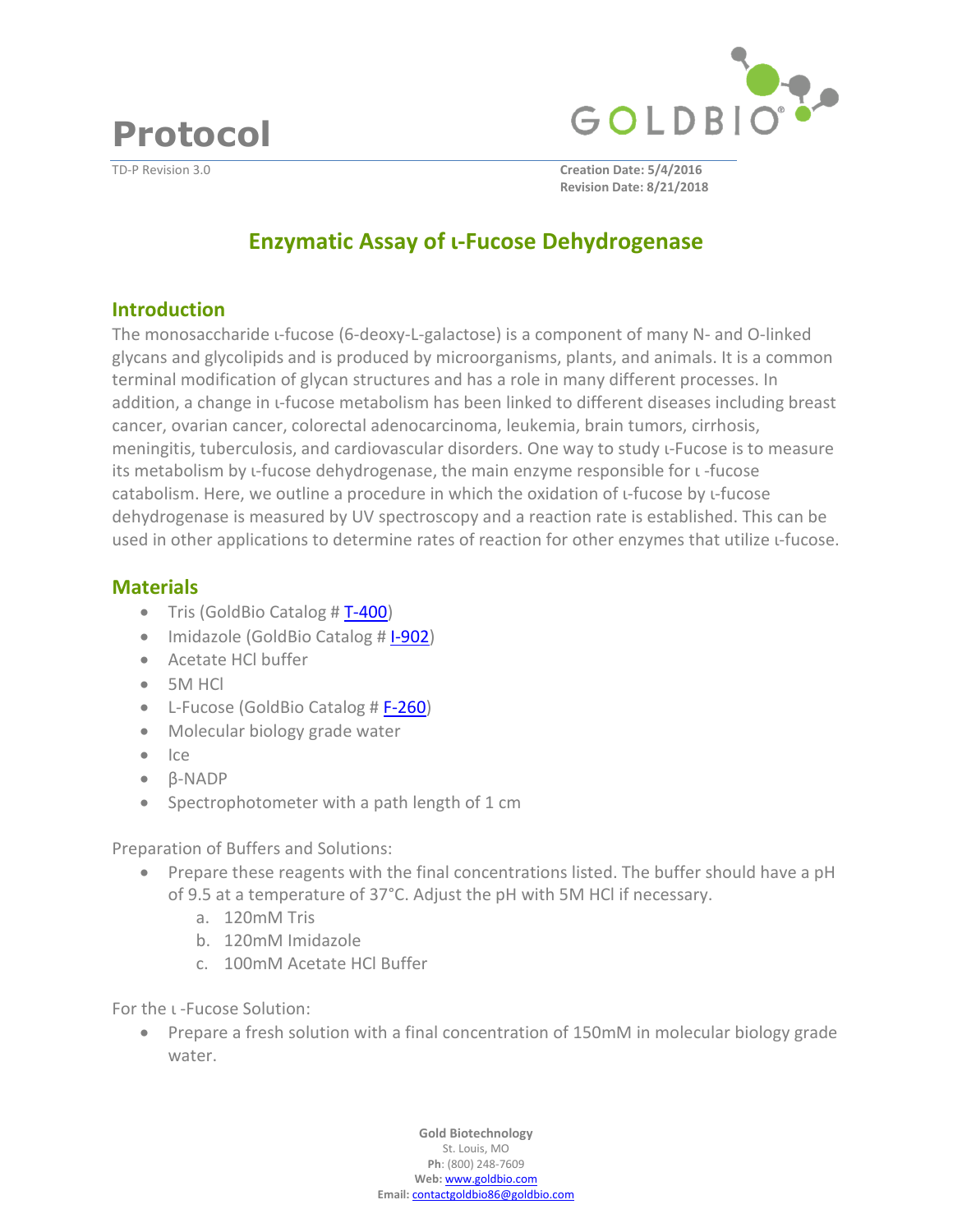

Gold Biotechnology/FM-000008 TD-P Revision 3.0 Enzymatic Assay of ι -Fucose Dehydrogenase Protocol TD-P Date: 8/21/2018

 Solution should be used within an hour of preparation and should be kept on ice at all times.

For the β-NADP Solution:

 Prepare a solution of β-Nicotinamide Adenine Dinucleotide Phosphate (β-NADP) with a final concentration of 15mM in cold molecular biology grade water.

For the ι -Fucose Dehydrogenase Enzyme Solution:

 Prepare a solution of isolated ι -Fucose Dehydrogenase in cold molecular biology grade water immediately before use.

#### **Method**

1. Into a cuvette prepare the following test and blank samples (see Table 1). Invert to mix and allow to equilibrate to 37°C. Monitor the A340 nm until constant.

| Table 1. Preparation of test and blank samples. |           |            |
|-------------------------------------------------|-----------|------------|
| Reagent                                         | Test (mL) | Blank (mL) |
| <b>Buffer</b>                                   | 2.50      | 2.50       |
| L-Fucose                                        | 0.20      | N/A        |
| <b>B-NADP</b>                                   | 0.20      | 0.20       |
| Molecular Biology Grade Water                   | N/A       | 0.20       |

2. Add 0.10 mL of the enzyme solution to the test and blank, quickly invert to mix and measure the change in  $A_{340 \text{ nm}}/$ min for 15 minutes.

> **Note: In the presence of NADP, 1 unit of ι -Fucose Dehydrogenase will typically oxidize 1.0µM of ι -Fucose into ι -Fucono-1,5-lactone per minute (at a pH of 9.5 and 37°C).**

## **Calculations**

$$
\frac{Units}{mL} \text{ enzyme} = \frac{(\Delta A 340 \text{nm/minTest} - \Delta A 340 \text{nm/minBlank})(3)(df)}{(6.22)(0.1)}
$$

3 = Volume (in ml) of assay

Df = dilution factor (if necessary)

6.22 = Millimolar extinction coefficient of β-NADPH at 340 nm

0.1 = Volume (in ml) of enzyme solution used